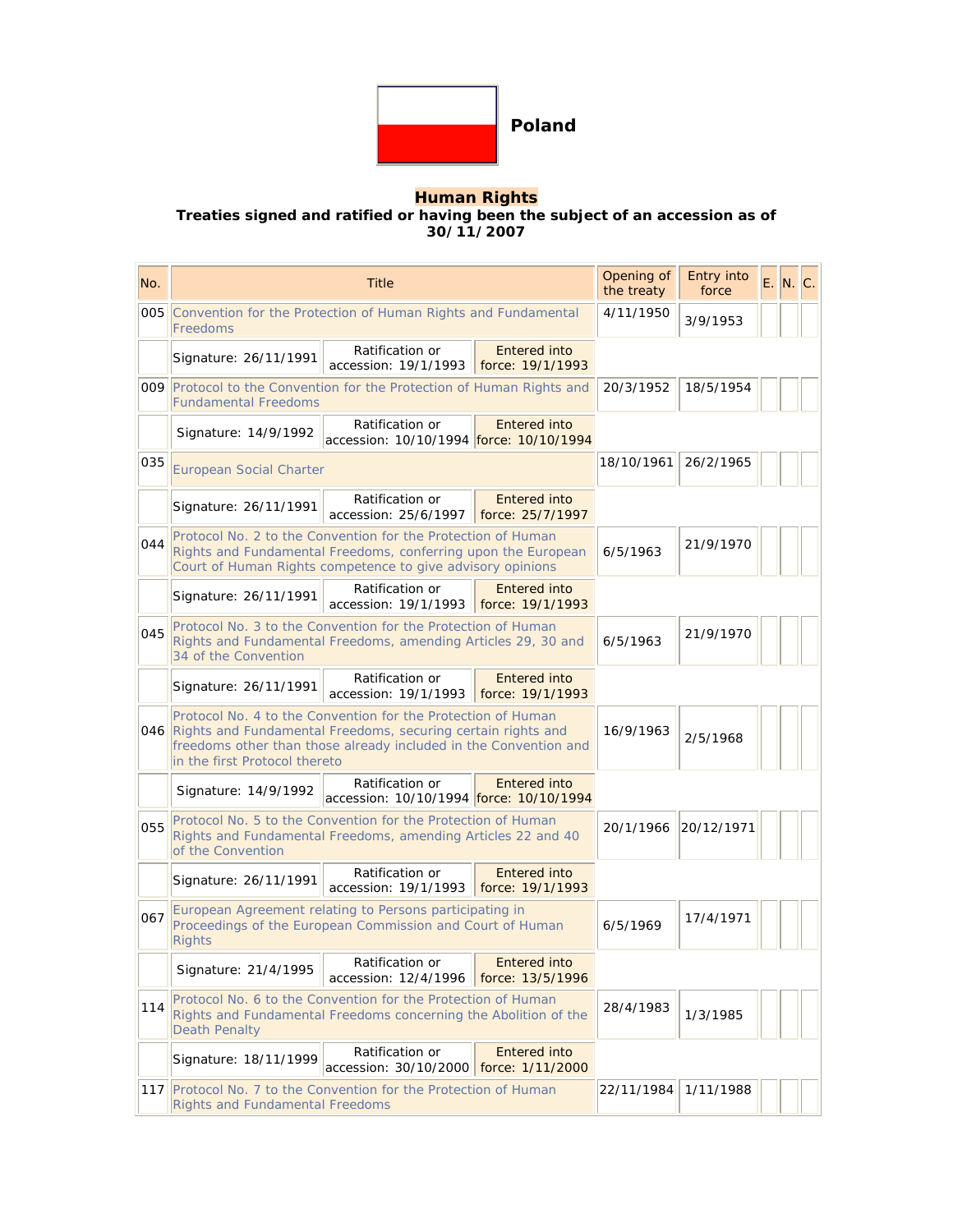|     | Signature: 14/9/1992                                                                                                                                         | Ratification or<br>accession: 4/12/2002                                                                                         | Entered into<br>force: 1/3/2003         |            |           |          |   |  |
|-----|--------------------------------------------------------------------------------------------------------------------------------------------------------------|---------------------------------------------------------------------------------------------------------------------------------|-----------------------------------------|------------|-----------|----------|---|--|
|     | <b>Rights and Fundamental Freedoms</b>                                                                                                                       | 118 Protocol No. 8 to the Convention for the Protection of Human                                                                |                                         | 19/3/1985  | 1/1/1990  |          |   |  |
|     | Signature: 26/11/1991                                                                                                                                        | Ratification or<br>accession: 19/1/1993                                                                                         | <b>Entered into</b><br>force: 19/1/1993 |            |           |          |   |  |
|     | or Degrading Treatment or Punishment                                                                                                                         | 126 European Convention for the Prevention of Torture and Inhuman                                                               |                                         | 26/11/1987 | 1/2/1989  | $\times$ | X |  |
|     | Signature: 11/7/1994                                                                                                                                         | Ratification or<br>accession: 10/10/1994                                                                                        | <b>Entered into</b><br>force: 1/2/1995  |            |           |          |   |  |
|     | 140 Protocol No. 9 to the Convention for the Protection of Human<br><b>Rights and Fundamental Freedoms</b>                                                   |                                                                                                                                 |                                         | 6/11/1990  | 1/10/1994 |          |   |  |
|     | Signature: 14/9/1992                                                                                                                                         | Ratification or<br>accession: 10/10/1994                                                                                        | <b>Entered into</b><br>force: 1/2/1995  |            |           |          |   |  |
| 142 | Protocol amending the European Social Charter                                                                                                                |                                                                                                                                 |                                         | 21/10/1991 |           |          |   |  |
|     | Signature: 18/4/1997                                                                                                                                         | Ratification or<br>accession: 25/6/1997                                                                                         |                                         |            |           |          |   |  |
|     | 146 Protocol No. 10 to the Convention for the Protection of Human<br><b>Rights and Fundamental Freedoms</b>                                                  |                                                                                                                                 |                                         | 25/3/1992  |           |          |   |  |
|     | Signature: 14/9/1992                                                                                                                                         | Ratification or<br>accession: 10/10/1994                                                                                        |                                         |            |           |          |   |  |
| 151 |                                                                                                                                                              | Protocol No. 1 to the European Convention for the Prevention of<br>Torture and Inhuman or Degrading Treatment or Punishment     |                                         | 4/11/1993  | 1/3/2002  |          |   |  |
|     | Signature: 11/1/1995                                                                                                                                         | Ratification or<br>accession: 24/3/1995                                                                                         | <b>Entered into</b><br>force: 1/3/2002  |            |           |          |   |  |
|     |                                                                                                                                                              | 152 Protocol No. 2 to the European Convention for the Prevention of<br>Torture and Inhuman or Degrading Treatment or Punishment |                                         | 4/11/1993  | 1/3/2002  |          |   |  |
|     | Signature: 11/1/1995                                                                                                                                         | Ratification or<br>accession: 24/3/1995                                                                                         | <b>Entered into</b><br>force: 1/3/2002  |            |           |          |   |  |
| 155 | Protocol No. 11 to the Convention for the Protection of Human<br>Rights and Fundamental Freedoms, restructuring the control<br>machinery established thereby |                                                                                                                                 |                                         | 11/5/1994  | 1/11/1998 |          |   |  |
|     | Signature: 11/5/1994                                                                                                                                         | Ratification or<br>accession: 20/5/1997                                                                                         | <b>Entered into</b><br>force: 1/11/1998 |            |           |          |   |  |
| 157 |                                                                                                                                                              | Framework Convention for the Protection of National Minorities                                                                  |                                         | 1/2/1995   | 1/2/1998  | Χ        | Χ |  |
|     | Signature: 1/2/1995                                                                                                                                          | Ratification or<br>accession: 20/12/2000                                                                                        | <b>Entered into</b><br>force: 1/4/2001  |            |           |          |   |  |
|     | 162 Sixth Protocol to the General Agreement on Privileges and<br>Immunities of the Council of Europe                                                         |                                                                                                                                 |                                         | 5/3/1996   | 1/11/1998 |          |   |  |
|     | Signature: 7/5/1999                                                                                                                                          | Ratification or<br>accession: 24/1/2003                                                                                         | <b>Entered into</b><br>force: 25/2/2003 |            |           |          |   |  |
| 194 | Protocol No. 14 to the Convention for the Protection of Human<br>Rights and Fundamental Freedoms, amending the control system<br>of the Convention           |                                                                                                                                 |                                         | 13/5/2004  |           |          |   |  |
|     | Signature: 10/11/2004                                                                                                                                        | Ratification or<br>accession: 12/10/2006                                                                                        |                                         |            |           |          |   |  |

## 21 treaty(ies) found

**Notes**: Convention(s) and Agreement(s) opened to the member States of the Council of Europe and, where appropriate, to the : E. : **European** non-member States - N. :**Non-European** non-member States - C. : European Community. See the final provisions of each treaty.

Source : Treaty Office on http://conventions.coe.int